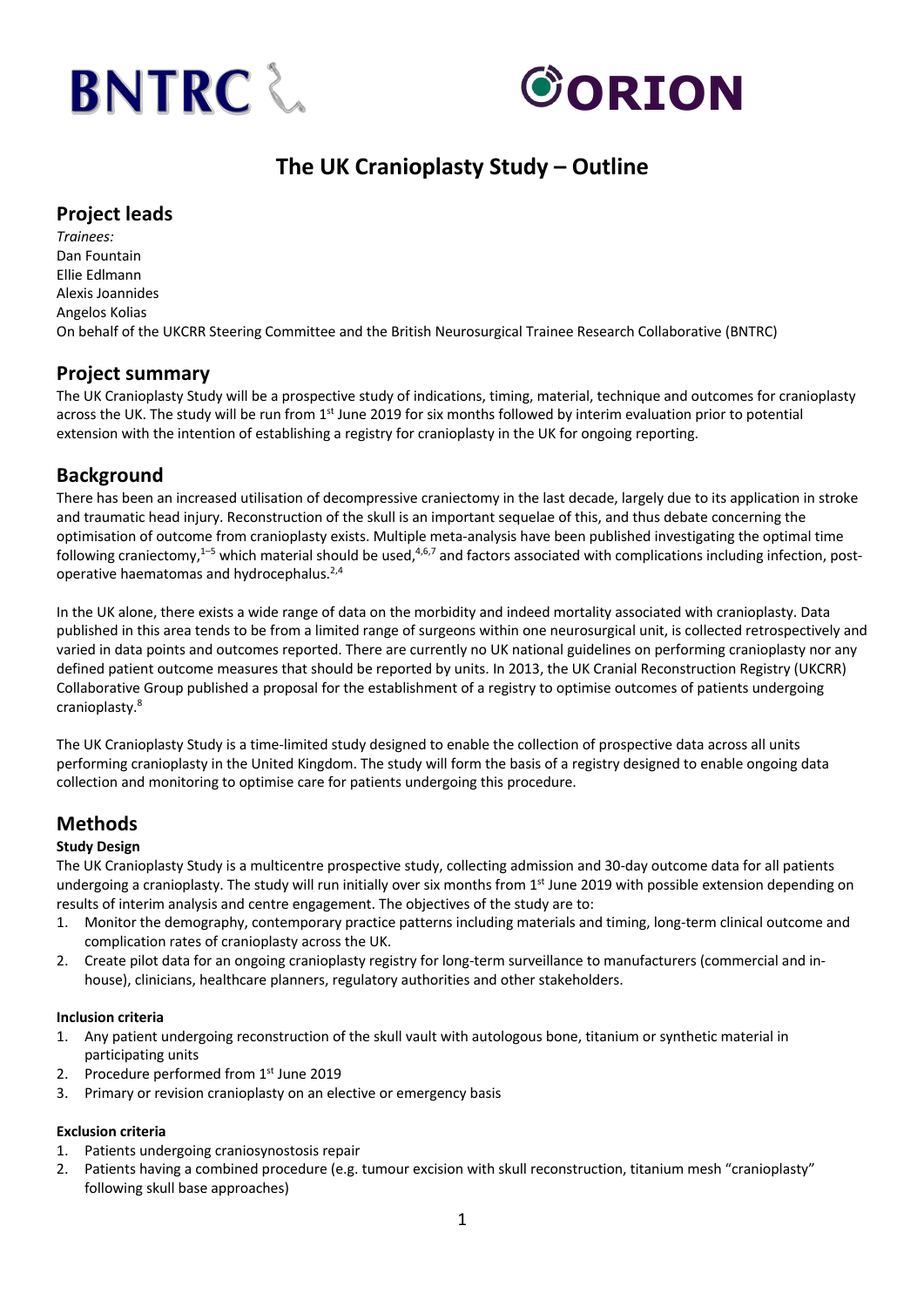



#### **Outcomes**

*Primary* – 30-day mortality, reoperation rate and indication *Secondary* – 30-day complication rate (superficial SSI, deep SSI, intracranial SSI, intracranial haematoma, hydrocephalus, escalation of care, subdural fluid collection, seizure, cranioplasty-related readmission), length of stay

#### **Data Collection**

Patients will be identified from elective and emergency neurosurgical operating lists and data entered into secure data collection form on ORION (Outcome Registry Intervention and Operation Network, www.orioncloud.org). Data fields are shown in Appendix A. Data completeness and validation will be performed using OPCS coding in each centre and HES data nationally.

#### **Information Governance**

Each unit will apply for local approval as a prospective audit including Caldicott guardian approval as required. The ORION platform complies with the Department of Health Information Governance policies and standards for secure processing of patient healthcare data as set out in the Information Governance Toolkit of the Health and Social Care Information Centre. The UK Cranioplasty Study will be implemented within the established ORION governance and administration structure. Each participating unit will be the data controller for its own submitted data, whilst the BNTRC will be responsible for coordinating national analysis of anonymised data. The BNTRC will have the overall responsibility for data validation, case ascertainment and oversight of the study.

#### **Funding**

There will be no costs to participating centres. The funding of the registry for long-term sustainability will be co-ordinated through the Brain Injury MedTech Co-operative.

### **Study Execution**

#### **Analysis plan**

Data will be summarised over the six-month period according to material, time interval after craniectomy and patient characteristics including indication. Description of outcomes after cranioplasty (including implant survival and risk-adjusted complication rate) in the UK and Ireland for the preceding years will be presented across centre, material type and manufacturer. Description of data completeness at unit level will be published through comparison of submitted data to the NHS Hospital Episodes Statistics service in England and the Patient Episode Database in Wales.

#### **Authorship Policy**

Neurosurgical trainees will be recruited as local Project Investigators (PIs) for the UK Cranioplasty Study, with recognition as collaborator status authorship on the final publication.

#### **Dissemination**

The study findings will be disseminated in national and international conferences, and peer-reviewed publications.

#### **Project Timeline**

|                           | Mar'19 | Apr'19 | May'19 | Jun'19 | Jul'19 | Aug'19 | Sep'19 | Oct'19 | Nov'19 | Dec'19 |
|---------------------------|--------|--------|--------|--------|--------|--------|--------|--------|--------|--------|
| Recruitment               |        |        |        |        |        |        |        |        |        |        |
| <b>ORION</b> registration |        |        |        |        |        |        |        |        |        |        |
| Training                  |        |        |        |        |        |        |        |        |        |        |
| Study period              |        |        |        |        |        |        |        |        |        |        |
| Data cleaning             |        |        |        |        |        |        |        |        |        |        |
| Statistical analysis      |        |        |        |        |        |        |        |        |        |        |
| Presentation and          |        |        |        |        |        |        |        |        |        |        |
| publication               |        |        |        |        |        |        |        |        |        |        |

### **Conclusion**

The UK Cranioplasty Study will be the first multicentre study collecting admission and 30-day outcome data for patients undergoing cranioplasty in the UK. The study will form the basis of an ongoing registry to identify ways to improve our practice for patients undergoing this procedure.